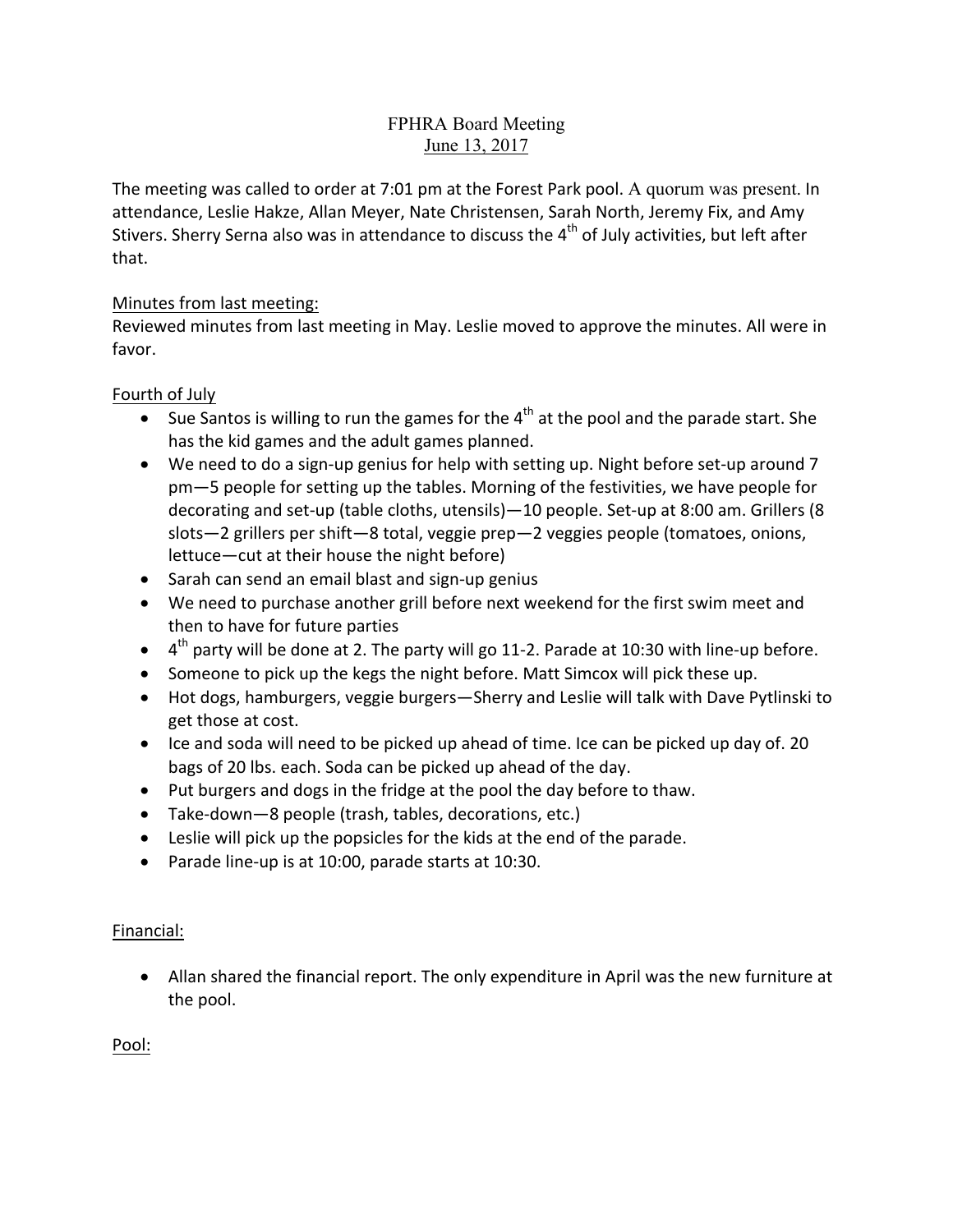- Jeremy said the life guard deck on the opposite side of the pool is splintering. He will look at prices for a replacement. For the  $4<sup>th</sup>$ , we can make sure the life guards sit on a towel until we can get a new one.
- We have past due phone bills from Century Link  $(5414)$  for the phone at the pool. They were sending a bill to the pool and no one was getting the bill.
- There is currently no phone service at the pool. The number is  $(303)$  771-3153.
- Board feels we should continue to have a line at the pool for emergencies, so Allan will call them back and see if they can start our service.
- Allan still needs to have the signatures from Nate and Leslie to get the debit/credit card started for our account. Will bring the sheets another time.
- Sarah asked about setting up electronic bill-pay for dues with 1st Bank. They would probably charge a fee.
- For now, owners can set up their own bill-pay through their individual banks. Just put in the PO box for the address from the envelope Allan sends out and your bank sends the check to Allan automatically.

# Website:

- The old Blue Fins website through the Forest Park site is expiring this week. Brenda (swim team parent) is the current owner for this Blue Host website.
- Nate wants to look at transferring the ownership of that site to Nate so our board can then transfer the site to a Wix site. It will be \$200 for the year to go through Wix for our website.
- The fee for the year was paid to Blue Host in March, but we can't figure out who paid it. It isn't showing on our FP books and Brenda denies sending any payment to them.
- Nate will download our documents from the Blue Host site (i.e., by-laws, past minutes, etc.) so we have them. Then, he can add these to the Wix site.
- Sarah will set up the contact email for anyone that wants to contact the board with questions, comments, etc. She will try to set up a webmaster email for problems with the website and another generic email for random questions. These will be set up to go directly to Nate and Sarah.
- Jeremy will send Sarah an updated copy of the pool rules to be able to load that onto the website. She will include the pool hours on there, too.
- Nate will have to take ownership of the Wix site from Sarah so he can easily transfer from the Blue Host site. Sarah will send the link for the current site she set up to Nate and then he can try to keep that content on there when we transfer. Otherwise, we'll have to create again.

# Beautification:

- Weed Wranglers is going to come out to spray the weeds from our neighborhood to the fire station on Dry Creek.
- Amy asked who is in charge of the median and green belt on Jamison Ave. since there have been two large tree branches down on the ground since the last big storm. City of Centennial is in charge of the median on Jamison Ave. South Suburban is in charge of